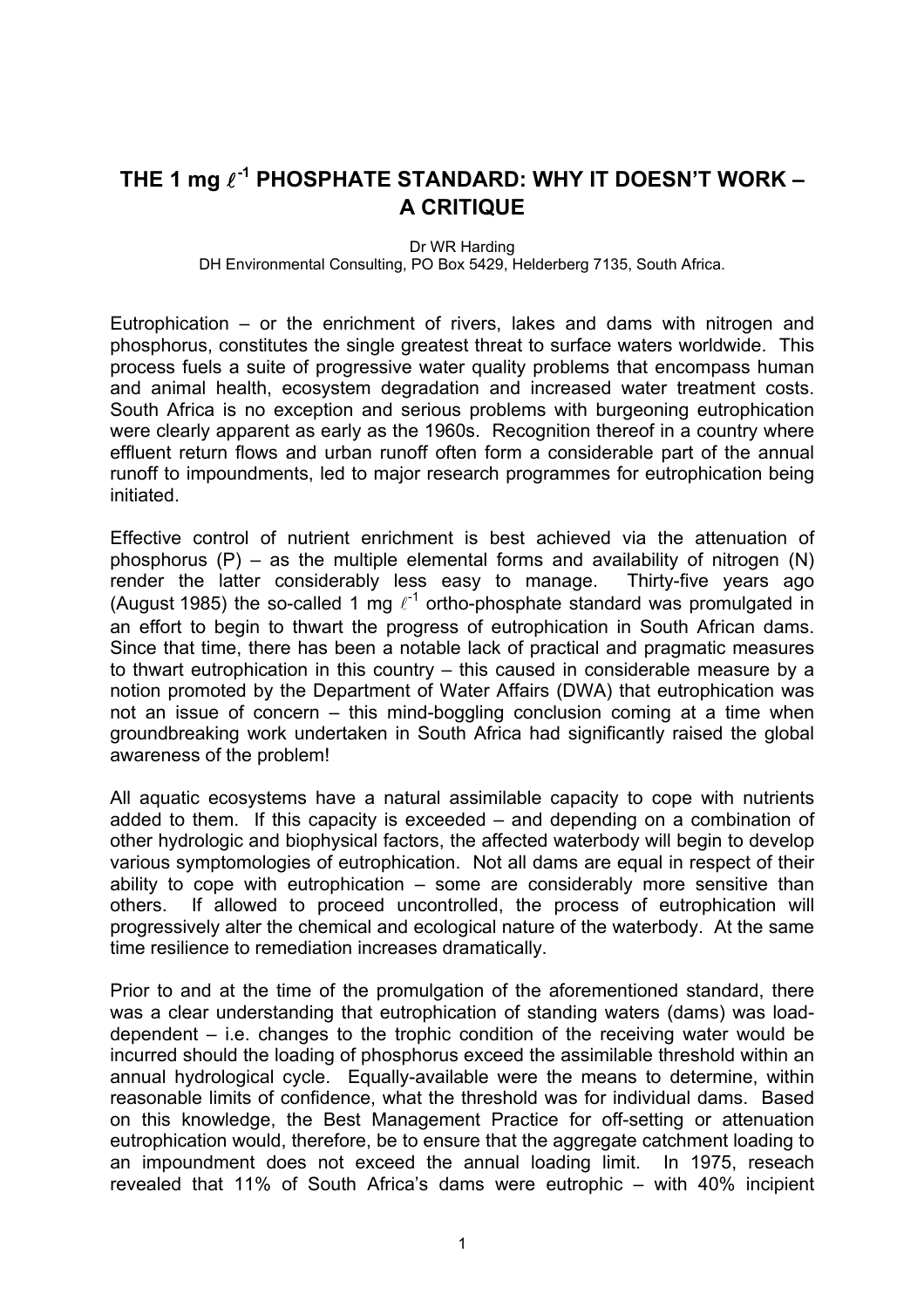eutrophic! As early as 1979, a Department of Water Affairs report acknowledged that "*increased volumes of nutrient-rich effluents have been discharged to rivers for the past two decades and South Africa is already experiencing the classical eutrophication problems*". At the same time, the DWA also reported that "*in Southern Africa, the technology exists whereby wastewater can be completely reclaimed as potable water*" !

Currently, the acceptable phosphorus loading thresholds of many South African dams are massively exceeded – to the extent that a regional water crisis exists in Gauteng Province, with incipient problems emerging elsewhere.

Despite expert criticism at the time – and indeed since, promulgation of the 1 mg  $\ell^{-1}$ ortho-phosphate standard went ahead regardless. Evidence for dams such as Roodeplaat, available ten years previously, illustrated the shortcomings of the adopted standard. The inadequacy of the approach was acknowledged by senior departmental (DWA) scientists at the time "*the introduction of a uniform standard is clearly not the best strategy for controlling eutrophication*….". The approach is significantly, indeed fatally, flawed in that a concentration-based standard cannot provide protection in a variable-flow environment – i.e. it made no allowance for population development and increased wastewater and runoff discharges. Equally, the 1 mg  $\ell^{-1}$  P level was arbitrarily selected and as the Best Available Technology at the time for wastewater treatment works outflows – which are simply point-source discharges within a catchment of multiple and varied sources. Crucially, the approach takes no heed of the load-based assimilable capacity of the receiving water. So, while the implementation of the standard could potentially reduce the overall loading and hence improve water quality, it would not necessarily bring about the reduction required for in-lake nutrient levels that is necessary to offset the problems of eutrophication.

Implementation of load-based nutrient management approaches have reached various levels of sophistication elsewhere in the world. In the USA, refinement to a Daily Loading Level, per the TMDL (Total Mean Daily Loads) strives to apportion the total assimilable loading to individual catchment sources. This approach is not without problems as it is administratively onerous – yet significant reductions have been achieved. For South Africa a TMAPL (Total Mean-Annual Phosphorus Loads) approach has been recommended.

The South African concentration-based standard also took no recognition of the negative impacts that would accrue to river ecosystems being used to act as conduits to transport effluent at this phosphate-concentration to dams. Damage to riverine systems has been shown to occur at a phosphorus concentration threshold of 20 μg  $\ell^{-1}$  (as P) – orders of magnitude less than 1 mg  $\ell^{-1}$  . South African reservoirs show a tipping point threshold – above which the frequency of eutrophication problems increases, at 35  $\mu$ g  $\ell^{-1}$  (as P). Furthermore, the standard was based on ortho-phosphate, whereas the accepted scientific approach – at the time and since was to use Total Phosphorus (TP) as the determinant for load modeling. Measurement of TP was only included in South African national monitoring protocols years later.